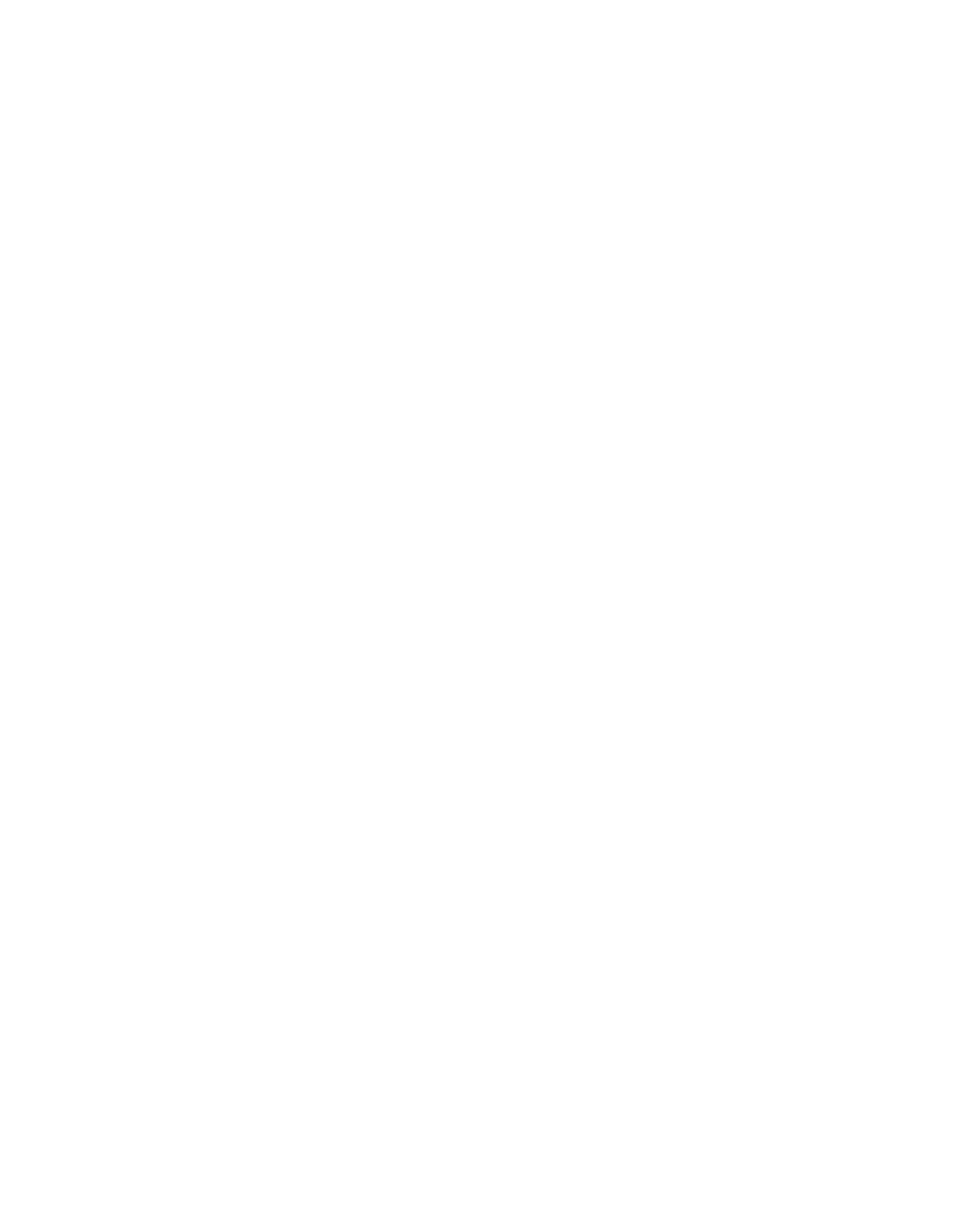## **TRAVEL AND EXPENSES**

The rates and conditions prescribed are intended to avoid the economic loss to the elected official when reasonable and proper expenses are incurred.

Travel and accommodations shall be comfortable and of good quality, neither sumptuous nor substandard.

- 1. An elected official on travel status may claim the following expenses with a receipt:
	- a) Taxi fare
	- b) Parking charges

An elected official who uses his/her own motor vehicle on Village business shall be reimbursed for travel as per Schedule "A".

## **MEALS AND GRATUITIES**

Elected officials, CAO, and other Village Employees may claim the cost of a meal to a maximum as per Schedule "A".

Where meal costs are included in the hotel bill, they must be identified as meal costs.

Where conference or seminar registration includes meals, the Village will not reimburse substitute meals.

Gratuities for meals and hotel service are included in the amount set for meal allowances. Gratuities for taxi services are to be included in taxi costs.

## **EXPENSE REPORT**

All claims shall be submitted by month end and must be in the subscribed claim form.

That this bylaw shall come into effect.

Read a first time this **21st day** of **Octobe**r, 2013

Read a second time this **21st** day of **October**, 2013

#### **And by unanimous consent of Council**

Read a third and final time and finally unanimously passed this **21st** day of **October**, 2013

Mayor

Administrator

\_\_\_\_\_\_\_\_\_\_\_\_\_\_\_\_\_\_\_\_\_\_\_\_\_\_\_\_\_\_

\_\_\_\_\_\_\_\_\_\_\_\_\_\_\_\_\_\_\_\_\_\_\_\_\_\_\_\_\_\_